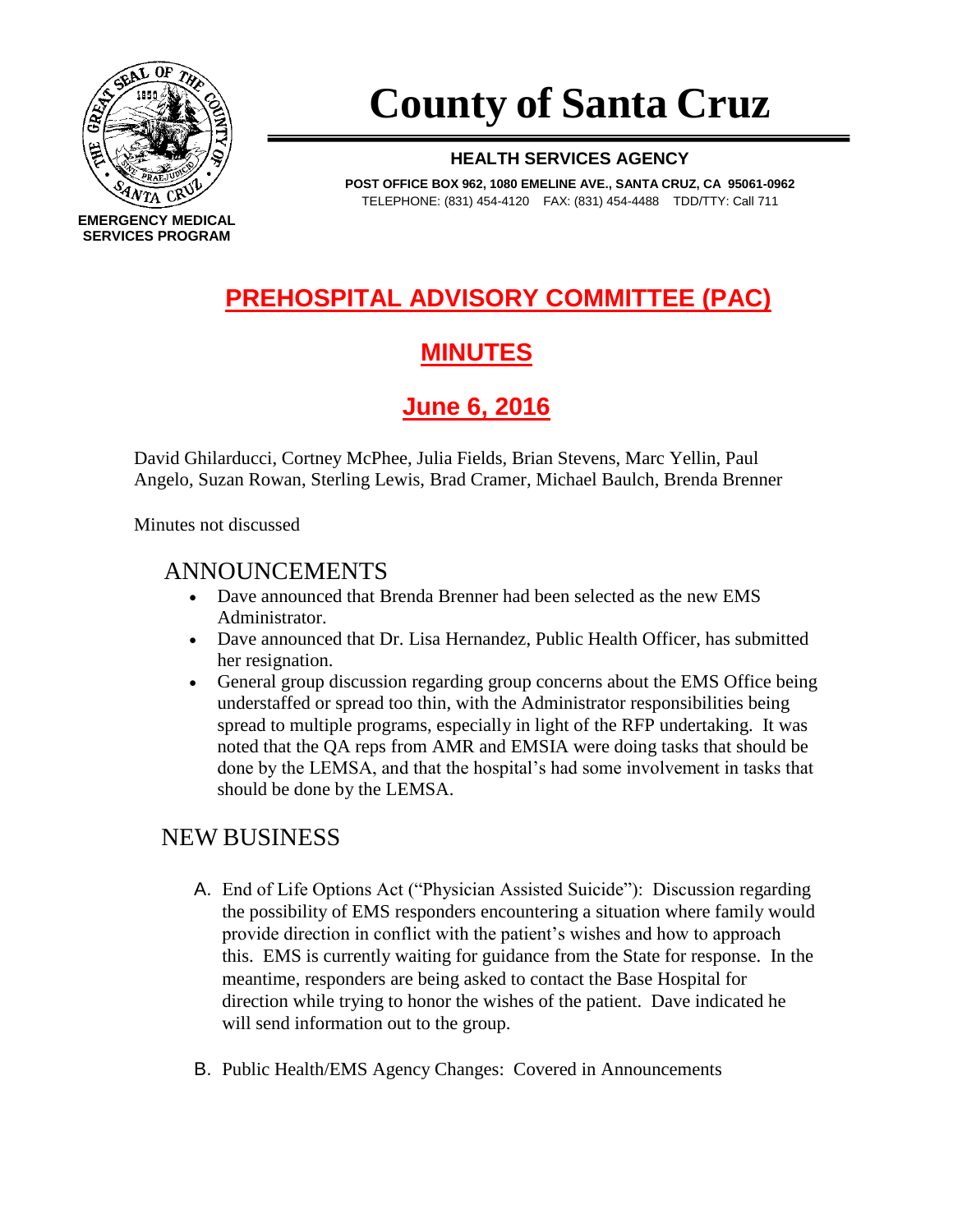- C. PAC Charter/Meeting Reorganization: A desire to combine the EMCC and PAC meetings onto one day per month was discussed. Additionally, splitting the PAC meeting into a regular business time block and a QA discussion time block was suggested. The group agreed to consider the  $3<sup>rd</sup>$  or  $4<sup>th</sup>$  Monday of every month, pending discussion at the EMCC on 6/8/16. EMCC would take place at 0830-1000, PAC/QA would take place from 1000 or 1030-noon.
- D. New PAC Meeting Schedule: discussed in item C above.

#### OLD BUSINESS

A. Image Trend: Moving to new data set, more data fields will be required, there will be a tablet interface in addition to PC. The new system is expected to have patient charting started on scene by the first responder on scene, then pushed to AMR for them to finish the patient record. There will only be one PCR per patient instead of the current two, which will help make data gathering better and more accurate, and reduced duplication of effort between Fire and AMR. The hospitals requested consideration for continuing with TOC documentation until this could be reliably automated. Next meeting will review the TOC already in place in Image Trend.

#### REPORTS

- A. Dave advised that he is continuing to review data relating to the 7 priority areas, but this is difficult to run due to having two PCRs per call.
- B. AMR is recreating the Cardiac Arrest audit, this time for 2014-2015. They will provide a preliminary report at the August PAC.
- C. Brad, Scott and Dave met to conduct strategic planning.
- D. AMR is rolling out video largoscopy throughout June 2016.
- E. SCPD/Narcan use and training: development of this program is continuing with Lt. Barry leading.
- F. Public Health Alert regarding wound botulism discussion

## ROUNDTABLE

DH/Paul Angelo: ED construction is going well and is resulting in synergies in the changes being made that may be felt longer term. Group discussion regarding desire to identify an engineering solution for limiting the amount of fluid that could be infused in pediatric patients. Brad and Scott to work on solutions.

Michael Baulch/Lifeflight: Lifeflight and CalStar are working together to rebuild the IFR capability of the DH helipad (flight-type terminology may be inexact in this report). This effort will take quite a bit of time, and require FAA approvals. They anticipate at least one year, but it will improve the flight paths overall.